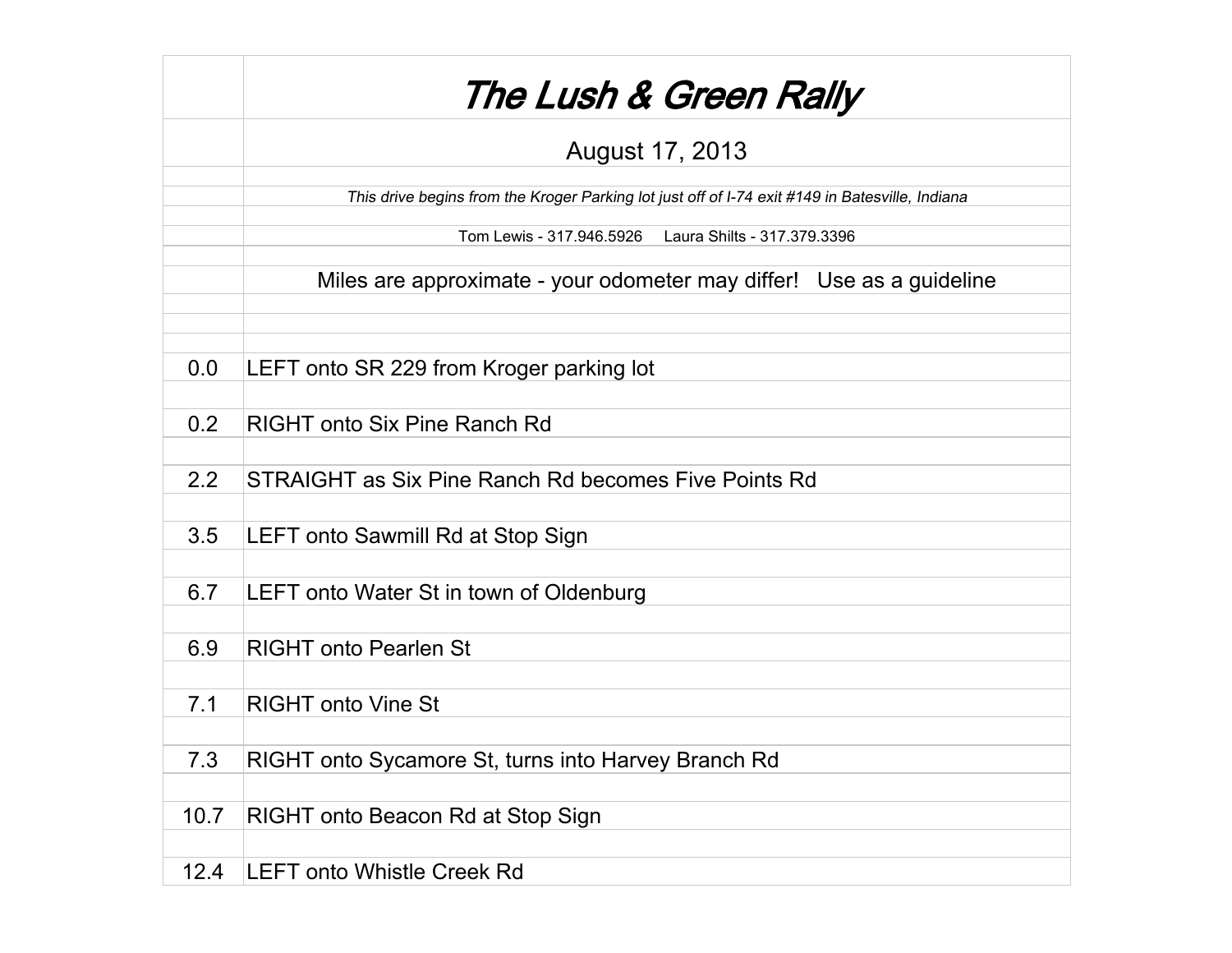| 16.6 | RIGHT onto SR 229                                                          |
|------|----------------------------------------------------------------------------|
|      |                                                                            |
| 20.3 | <b>LEFT onto Hickory Rd</b>                                                |
|      |                                                                            |
| 23.0 | RIGHT onto Pipe Creek Rd at Stop Sign                                      |
|      |                                                                            |
| 23.2 | Pipe Creek Rd becomes Pumphouse Rd (stay left)                             |
| 25.6 |                                                                            |
|      | LEFT onto St Mary's Rd at Stop Sigh (welcome to Oak Forest, IN)            |
| 29.3 | <b>LEFT onto Levee Rd</b>                                                  |
|      |                                                                            |
| 30.7 | <b>LEFT onto Snail Creek Rd at Y intersection</b>                          |
|      |                                                                            |
| 31.4 | Stay left to remain on Snail Creek Rd                                      |
|      |                                                                            |
| 33.4 | <b>Stay RIGHT onto Silver Creek Rd</b>                                     |
|      |                                                                            |
| 35.3 | LEFT onto Pipe Creek Rd just after the "long bridge"                       |
|      |                                                                            |
| 36.6 | RIGHT onto Haytown Hill Rd (No Sign - look for concrete stairs to nowhere) |
|      |                                                                            |
| 37.7 | Stay right to remain on Haytown Hill Rd                                    |
| 38.9 | RIGHT onto SR 229                                                          |
|      |                                                                            |
| 40.3 | LEFT onto SR 52                                                            |
|      |                                                                            |
| 42.0 | RIGHT onto SR 121                                                          |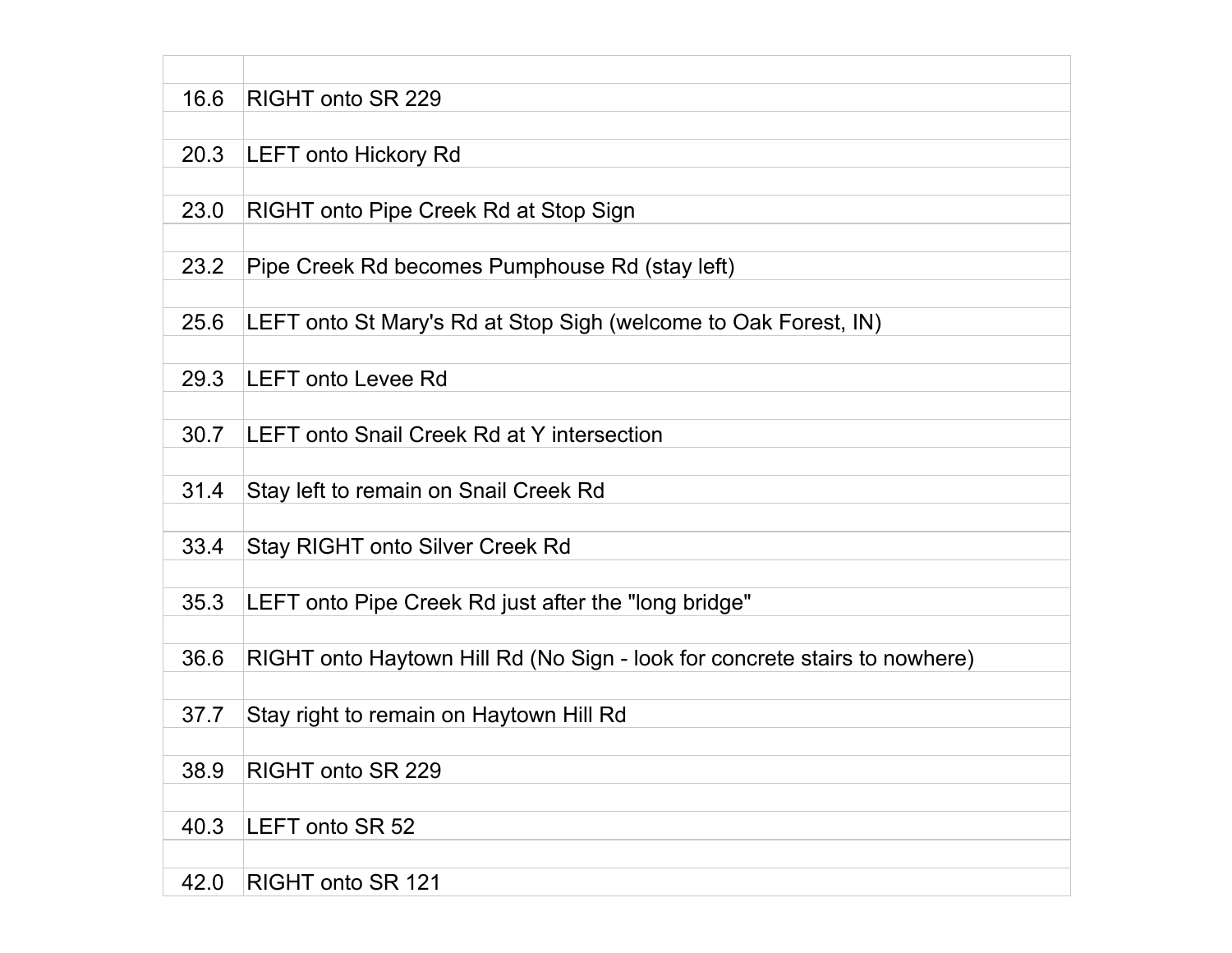| 46.5 | RIGHT onto Laurel Rd - in town of Laurel (no sign, right at "main" intersection) |
|------|----------------------------------------------------------------------------------|
|      |                                                                                  |
| 47.3 | Stay LEFT to remain on Laurel Rd                                                 |
|      |                                                                                  |
| 47.7 | Stay RIGHT to remain on Laurel Rd                                                |
|      |                                                                                  |
|      |                                                                                  |
| 53.4 | LEFT onto SR 1                                                                   |
|      |                                                                                  |
| 56.6 | *** Gas/Conv. Store with single (1) restroom - or continue straight on SR 1 ***  |
|      |                                                                                  |
| 60.1 | <b>RIGHT onto Wellsview Rd</b>                                                   |
|      |                                                                                  |
| 64.0 | <b>LEFT onto 450 East</b>                                                        |
|      |                                                                                  |
| 65.2 | <b>STRAIGHT at Stop Sign</b>                                                     |
|      |                                                                                  |
| 66.6 | <b>RIGHT onto SR 44</b>                                                          |
|      |                                                                                  |
| 69.9 | LEFT onto Brownsville Rd after bridge - at "Brownsville 2 mi" sign               |
|      |                                                                                  |
| 72.1 | Continue STRAIGHT at Stop Sign                                                   |
|      |                                                                                  |
| 74.4 | LEFT on Clifton at Stop Sign                                                     |
|      |                                                                                  |
| 74.6 | <b>RIGHT onto Abington Pike</b>                                                  |
|      |                                                                                  |
| **** | *** CHIP & SEAL - KEEP YOUR DISTANCE AND GO SLOW ***                             |
|      |                                                                                  |
|      |                                                                                  |
| 77.7 | Stay right to remain on Abington Pike - DO NOT go left onto Centerville Rd       |

┓

 $\Box$ 

T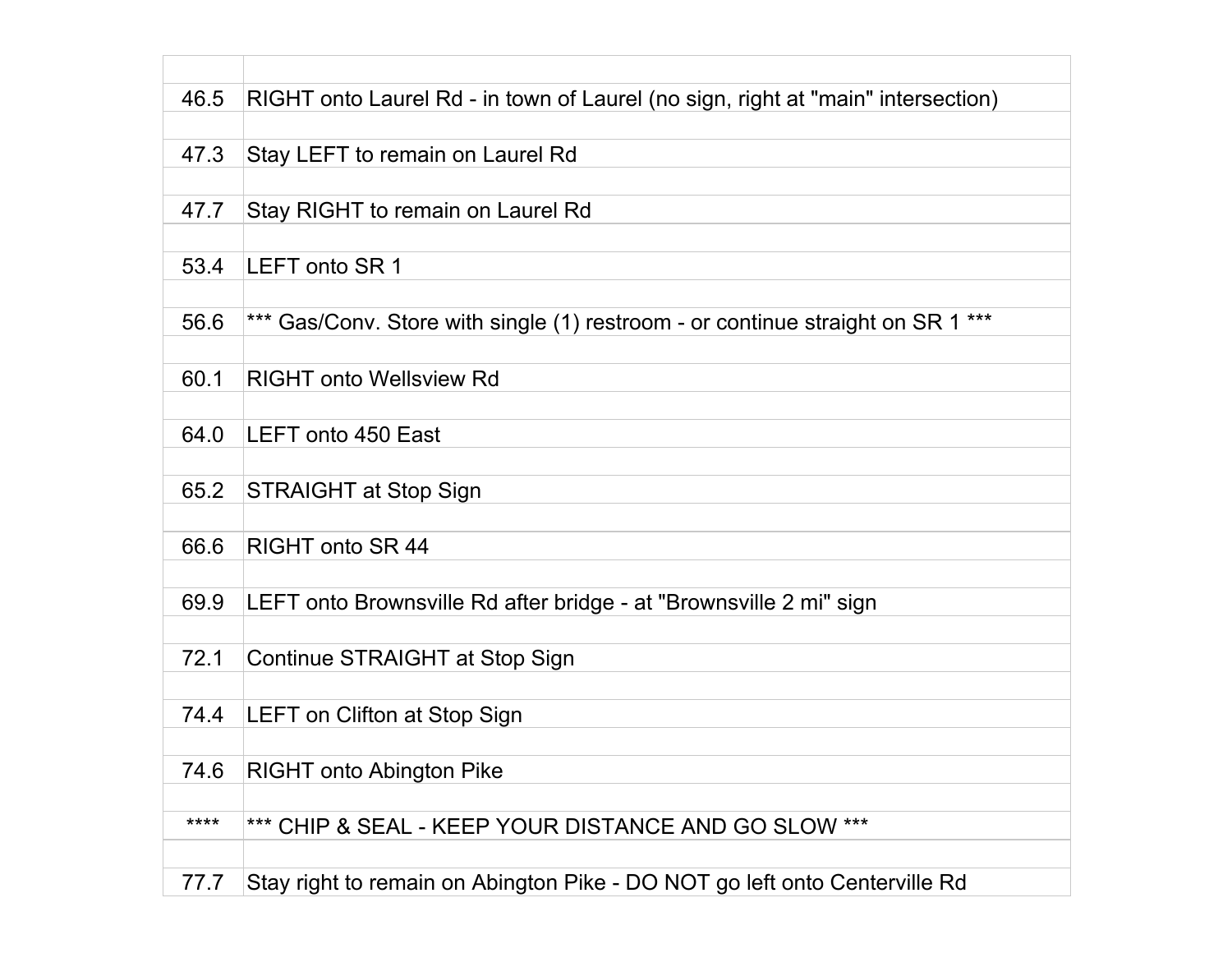| 80.4 | RIGHT at "T" to remain on Abington Pike (sign says "Smelser Rd")                      |
|------|---------------------------------------------------------------------------------------|
|      |                                                                                       |
| 81.2 | Follow road to LEFT to remain on Abington Pike at "Dead End" sign                     |
|      |                                                                                       |
| 82.1 | LEFT onto Salisbury at Stop Sign (sign to right is Beelor, sign to left is Salisbury) |
|      |                                                                                       |
| 82.4 | LEFT onto Hunt Rd (no sign, look for telephone pole with yellow support wire cover)   |
|      |                                                                                       |
| 83.2 | <b>RIGHT onto Airport Rd</b>                                                          |
|      |                                                                                       |
| 86.1 | RIGHT onto US 40 - National Rd                                                        |
|      |                                                                                       |
| 86.6 | RIGHT onto Round Barn Rd, becomes Test Rd as road turn to left/east                   |
|      |                                                                                       |
| 88.2 | <b>RIGHT onto Salibury Rd</b>                                                         |
|      |                                                                                       |
| 90.2 | STRAIGHT at Stop Sign - road becomes Beelor Rd                                        |
|      |                                                                                       |
| 92.1 | STRAIGHT across SR27 onto Farlow Rd                                                   |
|      |                                                                                       |
| 94.1 | <b>LEFT onto Fouts Rd</b>                                                             |
|      |                                                                                       |
| 94.5 | LEFT onto SR 227 *** PREPARE FOR IMMEDIATE RIGHT***                                   |
|      |                                                                                       |
| 94.6 | RIGHT onto Boston Township Rd - watch for rough RR X-ing                              |
|      |                                                                                       |
| 95.7 | <b>LEFT onto Niewoerhner Rd</b>                                                       |
|      |                                                                                       |
| 97.3 | <b>RIGHT onto Wernle Rd</b>                                                           |